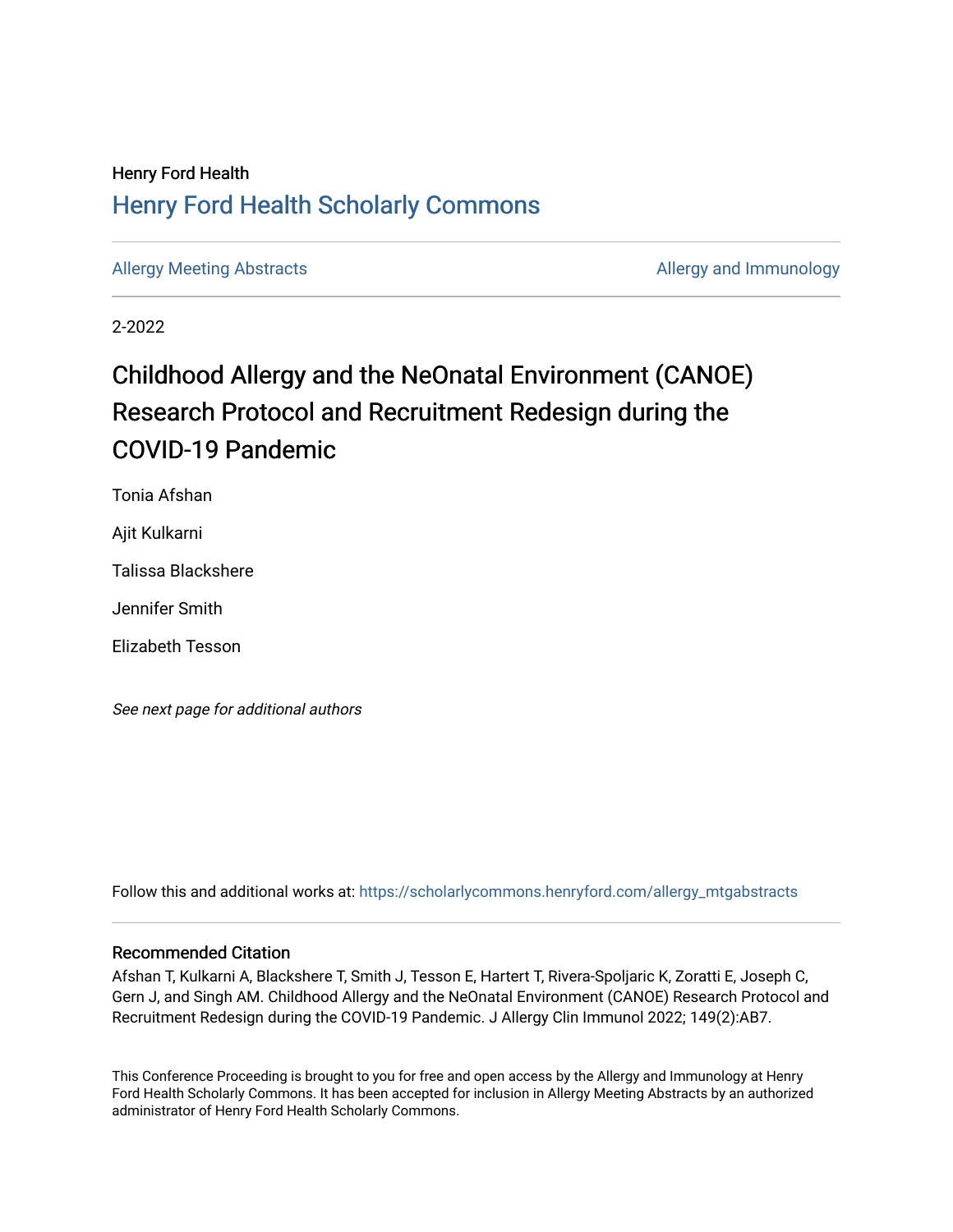### Authors

Tonia Afshan, Ajit Kulkarni, Talissa Blackshere, Jennifer Smith, Elizabeth Tesson, Tina Hartert, Katherine Rivera-Spoljaric, Edward M. Zoratti, Christine L. M. Joseph, James Gern, and Anne M. Singh